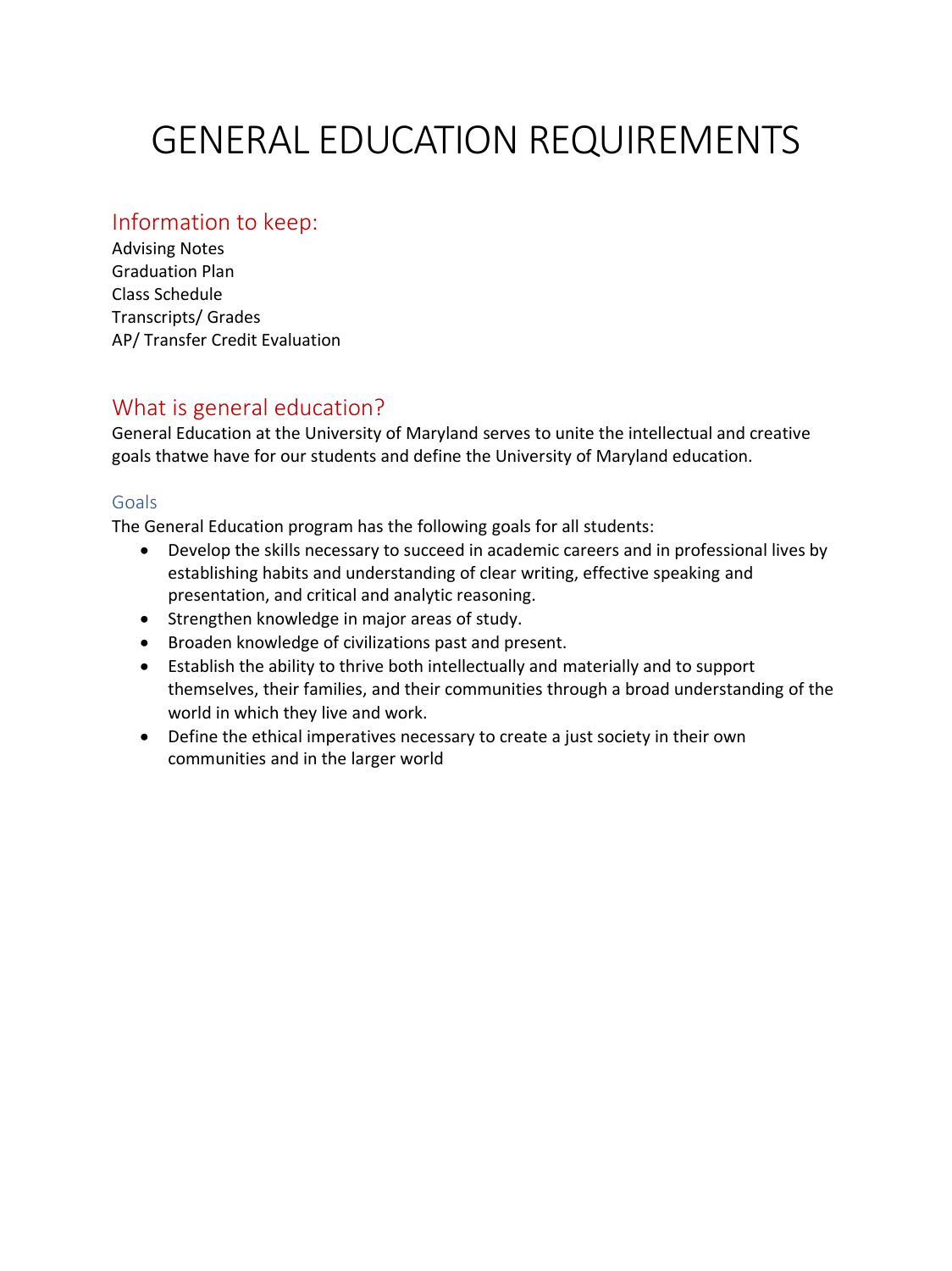# FUNDAMENTAL STUDIES

Fundamental Studies courses ensure that students have the basic skills in written and oral communication, in mathematical analysis, and in critical thinking that are important to their success across the curriculum and in their professional lives.

### **MATHEMATICS**

The goal of the Mathematics requirement is to convey the power of mathematics, demonstrated by the variety of problems that can be modeled and solved by quantitative means. Ability in mathematics is a critical measure of how well students are prepared to meet the challenges they will face in their lives beyond school. *Must be attempted by 30 credits and successfully completed by 60 credits.\** 

## ANALYTIC REASONING

Courses in Analytic Reasoning foster a student's ability to use mathematical or formal methods or structured protocols and patterns of reasoning to examine problems or issues by evaluating evidence, examining proofs, analyzing relationships between variables, developing arguments, and drawing conclusions appropriately.

If a student passes an Analytical Reasoning course that requires Fundamental Studies Math as a prerequisite, the Math requirement has also been fulfilled.

## ACADEMIC WRITING

The Fundamental Studies Academic Writing requirement prepares students with a foundational understanding of the writing skills needed for success in further studies at Maryland and beyond. *Must be attempted by 30 credits and successfully completed by 60 credits. Students must earn a C- or better in Academic Writing.\** 

### PROFESSIONAL WRITING

The Fundamental Studies Professional Writing requirement strengthens writing skills and prepares students for the range of writing expected of them after graduation.

## ORAL COMMUNICATION

Human relationships, from the most formal to the most personal, rest in large measure on skilled listening and effective speaking. Skillful listening and speaking support success in personal relationships, educational undertakings, professional advancement, and civic engagement.

*\* No exemption is allowed for SAT scores. Scores on AP and IB exams may provide exemption. Refer to the Undergraduate Catalog for exemption information: https://academiccatalog.umd.edu/*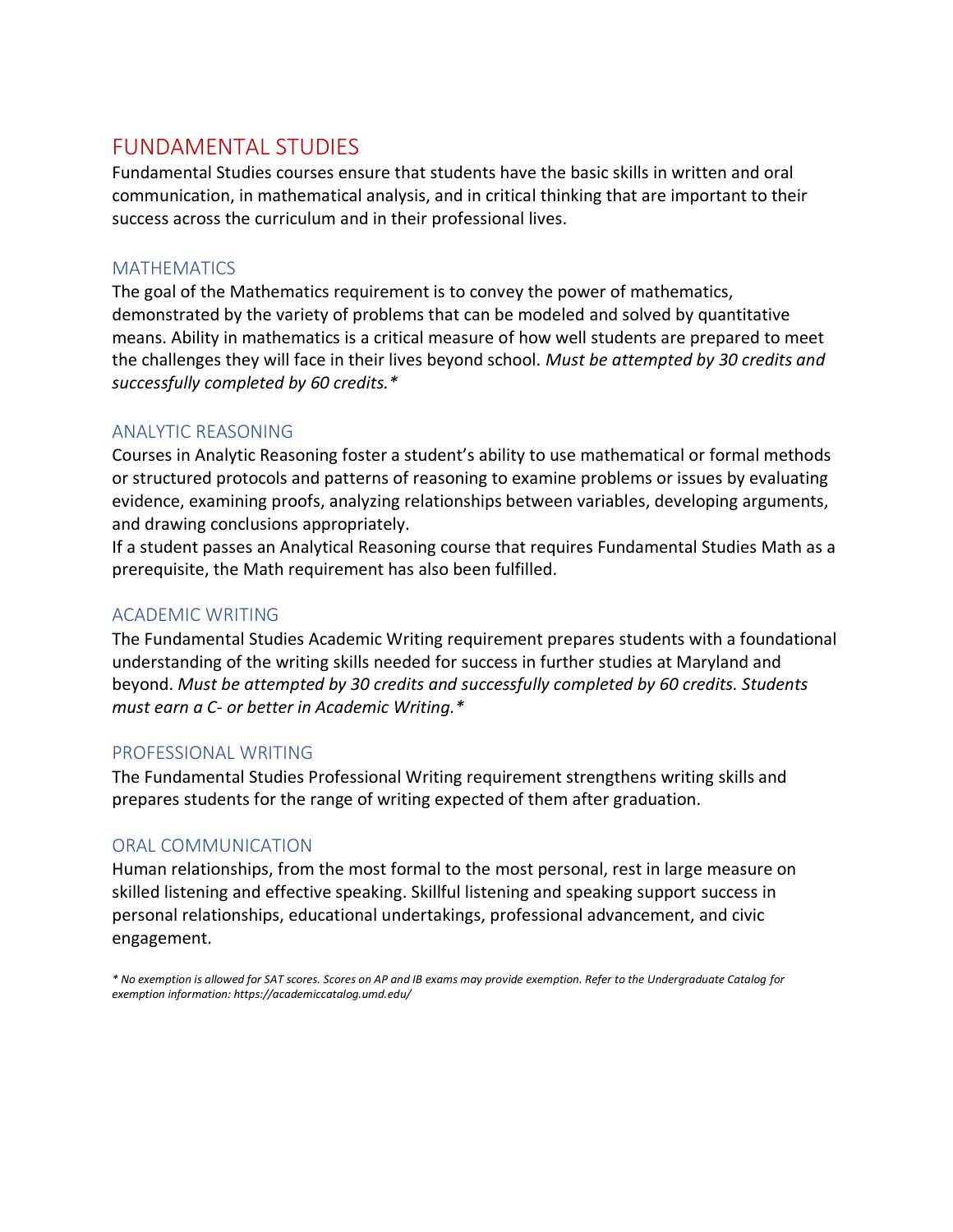# DISTRIBUTIVE STUDIES

Students learn about a variety of disciplines, the methods they use, the kinds of questions they ask, and their standards for judging the answers.

## Requirements:

- Students must complete two courses in each area for a total of eight courses in Distributive Studies. One of the courses in the Natural Sciences must include a laboratory experience.
- Two of the eight courses must be I-Series courses. AP credit may not be used to satisfy the I-Series requirement.
- AP credit for Distributive Studies is limited to six of the eight courses.
- Coursework within one's major is permitted to satisfy both the major and general education requirements.
- A Diversity requirement may be fulfilled by a course that is approved for both a Diversity category and for a Distributive Studies category.
- One of the two Scholarship in Practice courses selected must be outside the student's major requirements.

**Natural Sciences** courses introduce the concepts and methods of studying the natural world. Courses include the traditional physical and life sciences, environmental science, animal and avian science, and plant science, among others. One of the two courses selected must include a substantial, rigorous laboratory experience.

**History and Social Science** courses introduce students to history and to the social science disciplines, with their combination of qualitative and quantitative methods. They include courses in criminology, economics, history, psychology, sociology, and other social sciences. **Humanities** courses study the history and the genres of human creativity. They include courses in literatures in any language, art and art history, classics, and music and music history, as well as in the disciplines of linguistics and philosophy, among others.

**Scholarship in Practice** courses offer students the opportunity to apply their learning about a field in a meaningful, tangible way and to gain insider knowledge about the field. Such courses might, for example, give students an experience of what a writer does, what an engineer does, or what a researcher does by undertaking such work. Scholarship in Practice courses may include semester-long projects and team-based work allowing students to learn skills that are widely applicable. These courses are offered in all fields and at all levels (100-400).

## **Diversity**

Rather than affirm or celebrate difference, courses in the Diversity requirement investigate the complexities of human difference and commonality. The Diversity requirement emphasizes the promises and problems of plural societies and the challenges that must be addressed to achieve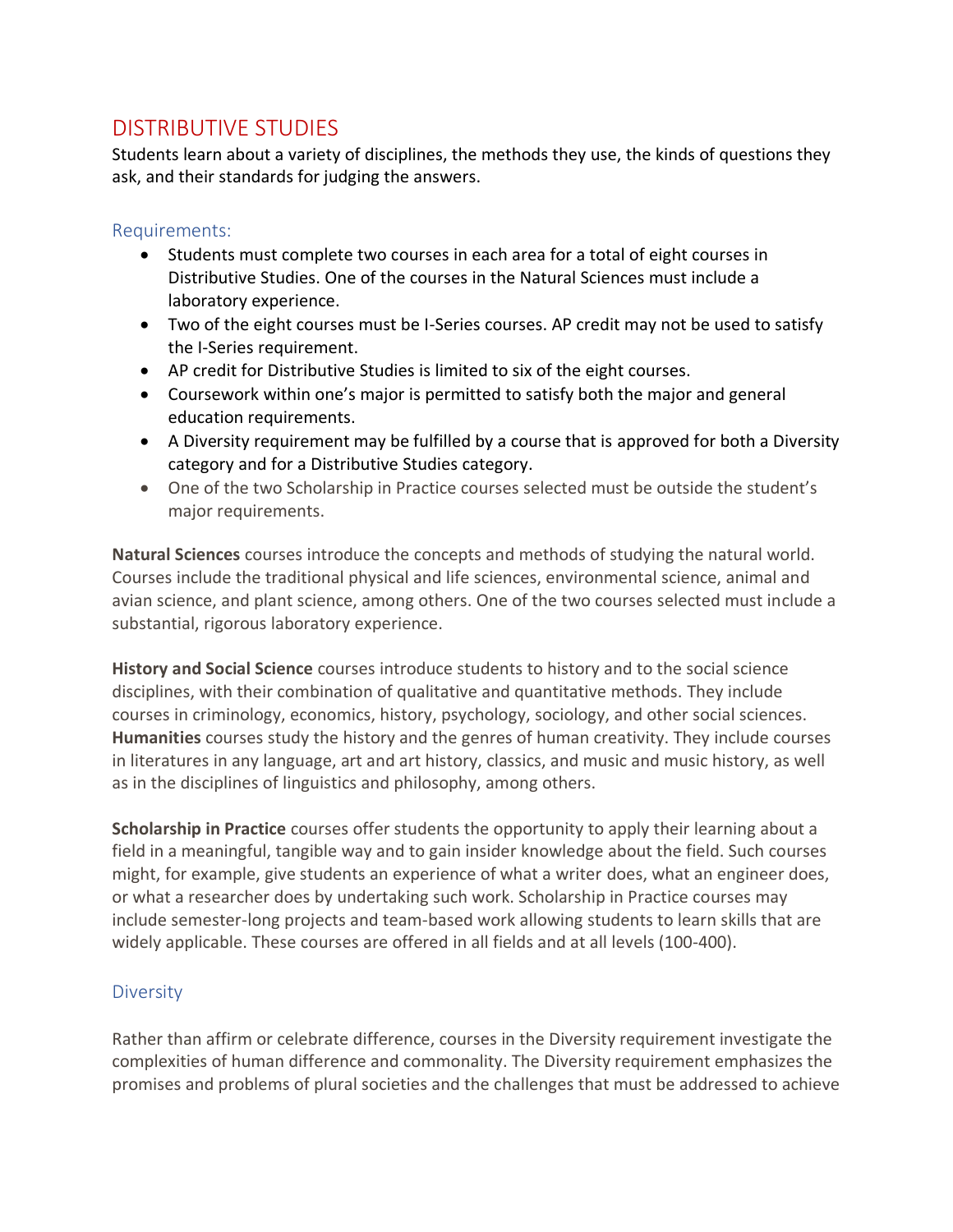just, equitable, and productive societies. Courses in the Diversity requirement explore the struggles through which plural societies are established and maintained.

Two categories of courses comprise the Diversity requirement: Understanding Plural Societies and Cultural Competence.

**Understanding Plural Societies** courses recognize that life in the globally competitive society of the 21st century requires an ability to comprehend both theoretical and practical dimensions of human difference. From that perspective, Understanding Plural Societies is the centerpiece of the university's Diversity requirement. Courses in this category speak to both the foundations cultural, material, psychological, historical, social, and biological—of human difference and the operation or function of plural societies.

**Cultural Competence** provides opportunities to gain an increased understanding of cultures and cultural practices, while learning to communicate effectively across cultural differences in a diverse society and world. This diversity category reflects a developmental, on-going process through which students learn about the lived experiences of individuals as members of sociocultural groups and the complex interactions between groups.

### Requirements:

• Students must complete two Understanding Plural Societies courses (6 credits total). OR

• One Understanding Plural Societies course (3 credits) and one Cultural Competence course (1-3 credits).

*Courses fulfilling the Diversity requirement may double count in an approved Distributive Studies category.*

# I-SERIES

The I-Series is the signature program of General Education at the University of Maryland. I-Series courses are lively and contemporary. They speak to important issues that spark the imagination, demand intellect, and inspire innovation. They challenge students to wrestle with big questions, and examine the ways that different disciplines address them.

I- Series courses are not surveys of particular fields of knowledge. Instead, I-Series courses provide students with the basic concepts, approaches, and vocabulary of particular disciplines and fields of study, as well as an understanding of how experts in those disciplines and fields employ terms, concepts, and approaches.

### Requirements:

Students must complete two Distributive Studies courses that are approved in the I-Series category.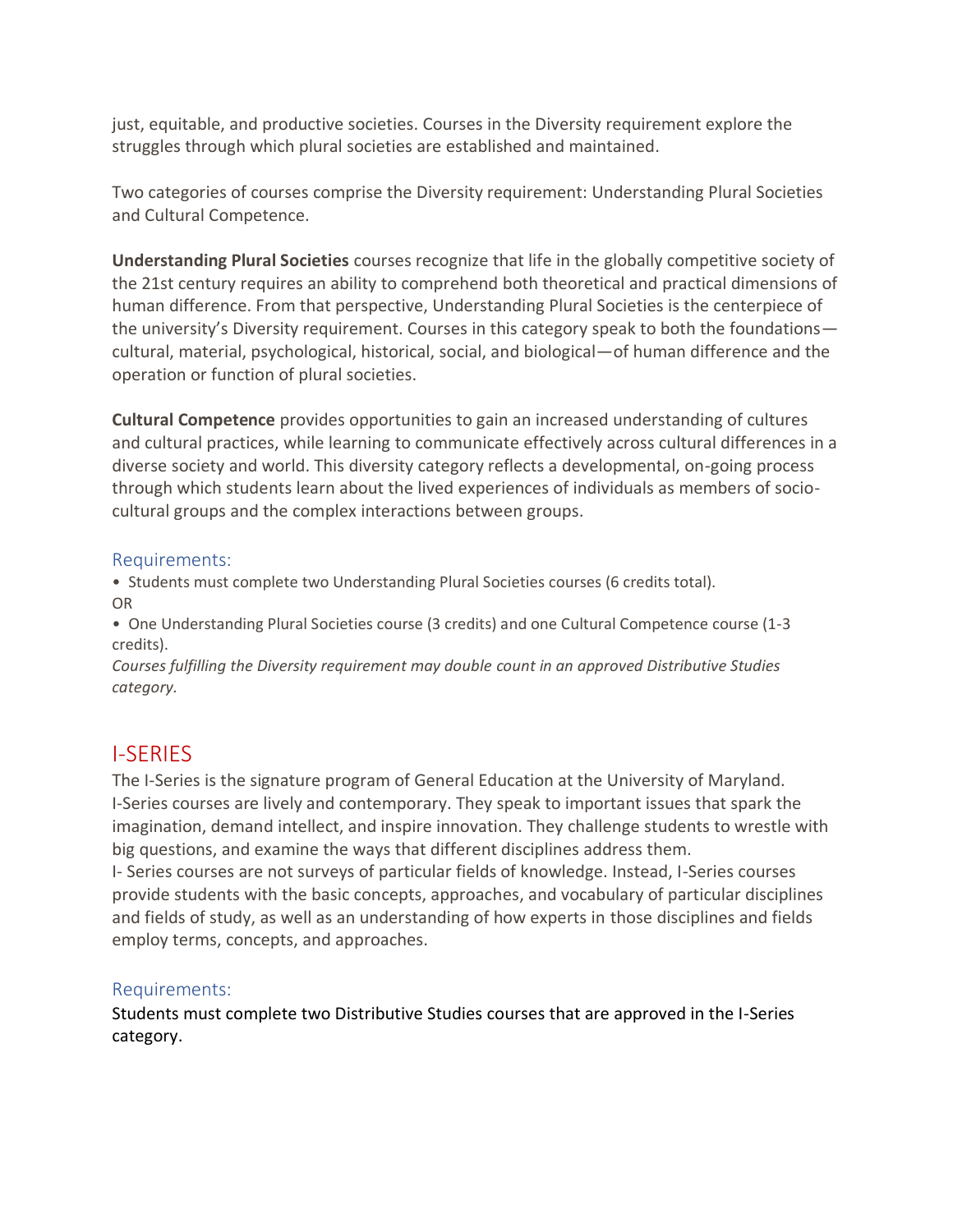# STUDENT ACADEMIC SUCCESS

#### Degree Completion Policy

The goal of the Student Academic Success-Degree Completion Policy is to promote undergraduate student success. The policy establishes a structured framework and criteria to guide all students to completion of an undergraduate degree within a reasonable period of time.

Full-time degree seeking students normally are expected to complete the undergraduate program in four years. Within this timeframe, all students are expected to demonstrate continuing progress in their majors by completing prerequisite or required courses with the appropriate grades, and by completing other requirements consistent with graduation progress or benchmarks established by their academic units. It is ultimately the responsibility of the student to meet these requirements.

• For the full policy: [www.ugst.umd.edu/academicsuccess.html](http://www.ugst.umd.edu/academicsuccess.html)

- To review frequently asked questions about the policy: [www.ugst.umd.edu/faqs](http://www.ugst.umd.edu/faqs-successpolicy.html)[successpolicy.html](http://www.ugst.umd.edu/faqs-successpolicy.html)
- To find the graduation plan for your major: [www.ugst.umd.edu/4yearplans.html](http://www.ugst.umd.edu/4yearplans.html)

# FAQs

#### **What is General Education?**

The General Education program provides students with fundamental skills in writing, math and communication. It also allows students to experience a variety of academic disciplines including the humanities, social sciences and the natural sciences. All students must complete the General Education requirements.

#### **Why do I need to take General Education?**

General Education at the University of Maryland serves to unite the intellectual and creative goals that we have for our students and define the University of Maryland education.

#### **What is I-Series?**

The I-Series requirement is the signature program of General Education at the University of Maryland. I-Series courses are lively and contemporary. They speak to important issues that spark the imagination, demand intellect, and inspire innovation. They challenge students to wrestle with big questions, and examine the ways that different disciplines address them.

#### **When a course has two Distributive Studies designations, why can't I fulfill two requirements with it?**

Some Distributive Studies (DS) courses have more than one DS designations that provide students flexibility when selecting courses. Because students need a minimum of 8 DS courses, students are unable to use one course to meet two DS requirements.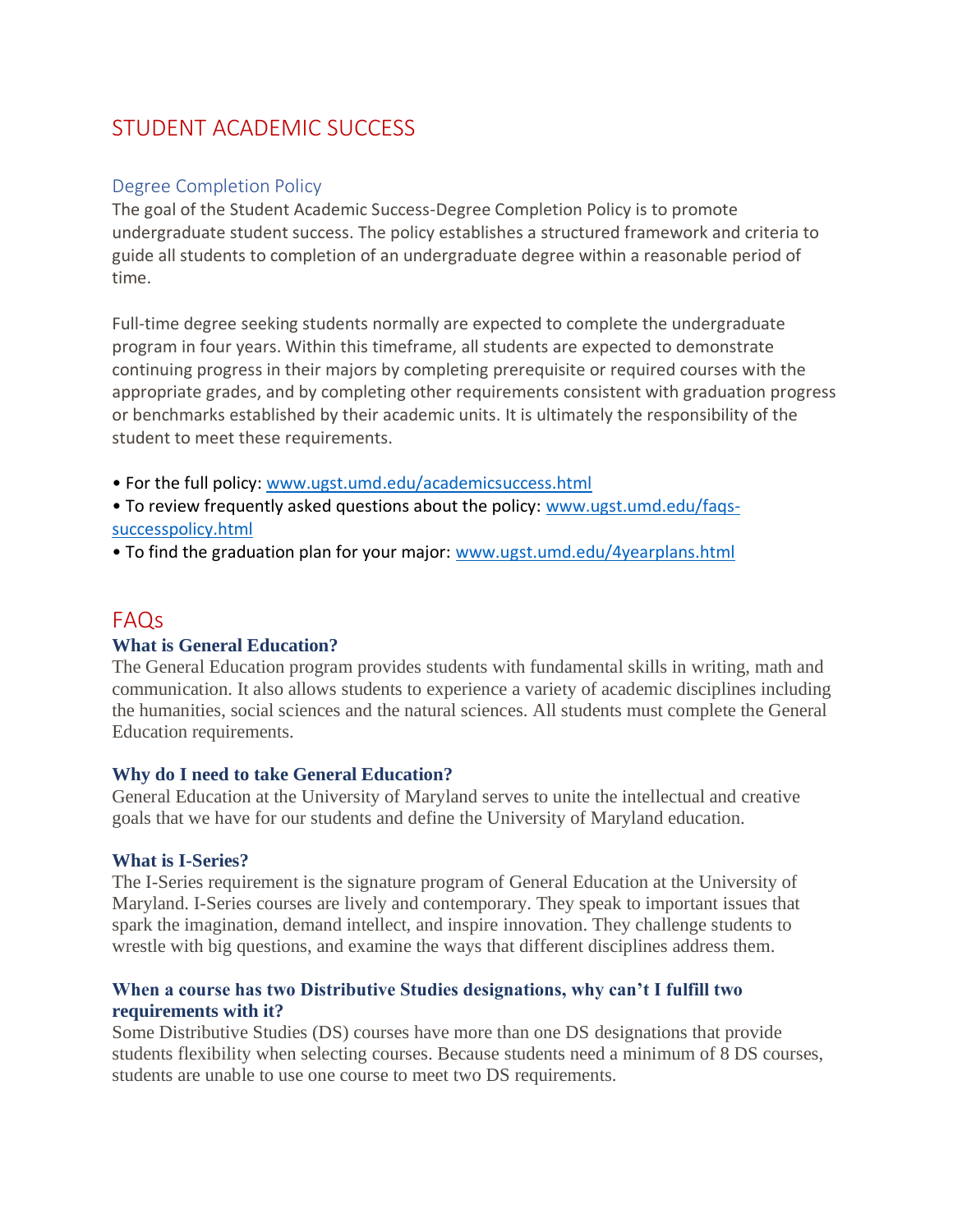#### **What is scholarship in practice? Why do i need to take one outside my major?**

Scholarship in Practice courses reinforce and enhance learning in the humanities, natural sciences, and history and social sciences with courses that put these areas of learning into practice.

Students have the opportunity to experience authentic work of a discipline; faculty will reveal the processes of their work whereby abstract knowledge is transferred into a tangible form.

In Scholarship in Practices courses, students will take risks, innovate, apply, collaborate, revise and perfect their work, communicate ideas, consider how work is affected by ideas of others, and produce an original product or analysis.

In order to provide students with an understanding of an applied discipline other than their own, students are required to take at least one of the Scholarship in Practice courses outside their major requirements.

## GenEd@UMD Worksheet

*Fill in Course used to fulfill, semester completed and grade*

#### Fundamental studies (15 credits/ 5 courses)

Academic Writing (FSAW) 3 credits

- Attempt by 30 credits, complete by 60
- All students must earn C- or better in Academic Writing

Professional Writing (FSPW) 3 credits

Oral Communication (FSOC) 3 credits

Math (FSMA) 3 credits

• Attempt by 30 credits, complete by 60 Analytic Reasoning (FSAR) 3-4 credits

#### Distributive studies (25 credits/ 8 courses)

Natural Sciences w/lab (DSNL) 4 credits Natural Sciences (DSNS) 3 credits History and Social Sciences (DSHS) 3 credits History and Social Sciences (DSHS) 3 credits Humanities (DSHU) 3 credits Humanities (DSHU) 3 credits Scholarship in Practice (DSSP) 3 credits (outside major requirements) Scholarship in Practice (DSSP) 3 credits

#### I-SERIES (6 credits/2 courses)\*

I-Series (SCIS) 3 credits\* I-Series (SCIS) 3 credits\*

#### DIVERSITY (4-6 credits/2 courses)\*

Understanding Plural Societies (DVUP) 3 credits\* OR Cultural Competence (DVCC) 1-3 credits\*